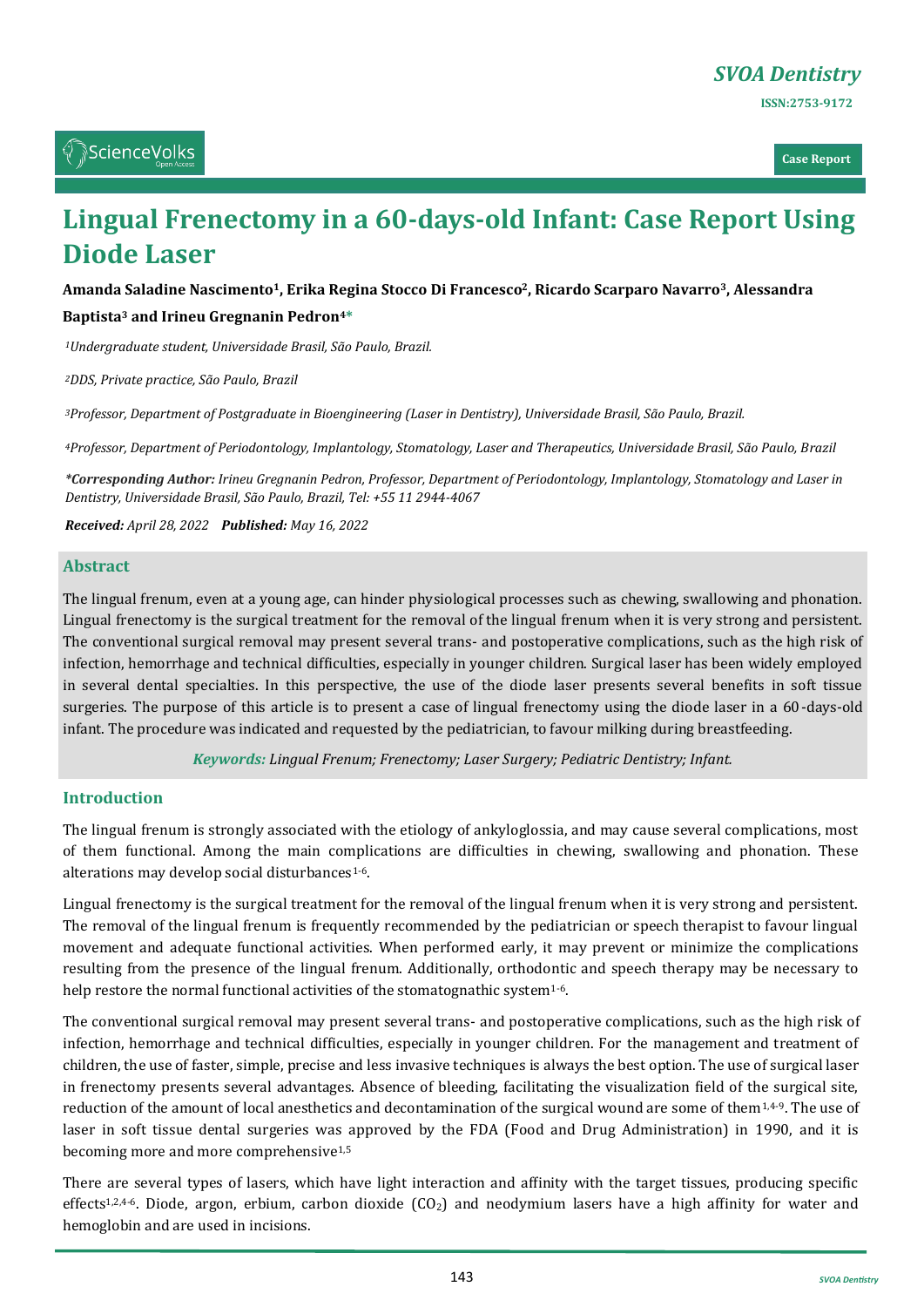Surgical procedures such as frenectomy, gingivoplasty, gingivectomy, clinical crown augmentation and ulectomy are indicated. The decontamination of the treated region is promoted by these high-power lasers2,4-6,10,11. Depending on the clinical indication, they can be used in focused or unfocused mode. In focused mode, the greater depth and smaller diameter promoted by the action of light determines the cutting function. In the unfocused mode, the interaction of the light with the most superficial layers of the tissues provides the ablation or vaporization of tissues, frequently used in the removal of white lesions such as leukoplakia, hyperkeratosis or in the removal of carious tissue11.

Semiconductor diode lasers - gallium arsenide (GaAs) and gallium-aluminium arsenide (GaAlAs) - used in soft tissue surgery have several advantages. They are portable, compact, low cost, efficient and reliable surgical units. They have a wavelength between 810 and 980 nm<sup>1,5,6</sup>. They are absorbed by haemoglobin and melanin and have little absorption in hard tissues, providing selective action and allowing precise cuts, coagulation and vaporisation of areas around dental structures, without causing damage to dental tissues<sup>1,7</sup>. They reduce the need for anaesthesia, controlling bleeding and do not require sutures<sup>5,7</sup>. Compared to other types of lasers, diode lasers have been widely used in dental clinics<sup>1</sup>.

The purpose of this article is to present a case of lingual frenectomy using the diode laser in a 60-days-old infant.

# **Case Report**

A Caucasian male 60-days-old infant, brought by his mother, attended the clinic of the School of Dentistry of the Universidade Brasil, with an indication for lingual frenectomy.

Clinically, the patient presented a persistent lingual frenum with insertion associated with ankyloglossia (Figure 1).

The indication of lingual frenectomy was requested by the pediatrician, since the lingual frenum prevented the milking movement performed during breastfeeding. Difficulty in breastfeeding was reported by the mother. No systemic alterations were reported.

Being a 60 day old baby, and because of the benefits provided, the use of surgical laser was recommended. After the doubts and clarifications were elucidated, the mother agreed with the recommendation and signed the consent form for the treatment to be performed.

The topical anesthetic was applied bilaterally adjacent to the lingual frenum. The laser used was a semiconductor diode laser (Thera Lase Surgery®, DMC, São Carlos, Brazil; P = 1.2 W;  $\lambda$  = 980 nm) (Figure 2). The care protocol followed the technical specifications recommended by the manufacturer. The mother, operator and assistant used protective eyewear (green). The baby was treated lying down and immobilized on the mother (Figures 3 and 4). A surgical field was used over the eyes of the infant for protection (Figure 5). Additionally, biosafety precautions were followed.



*Figure 1: Persistent lingual frenum associated with ankyloglossia in a 60 days-old infant.*



*Figure 2: Diode laser (Thera Lase Surgery®, DMC, São Carlos, Brazil).*



*Figure 3: Infant was treated lying down and immobilized on the mother.*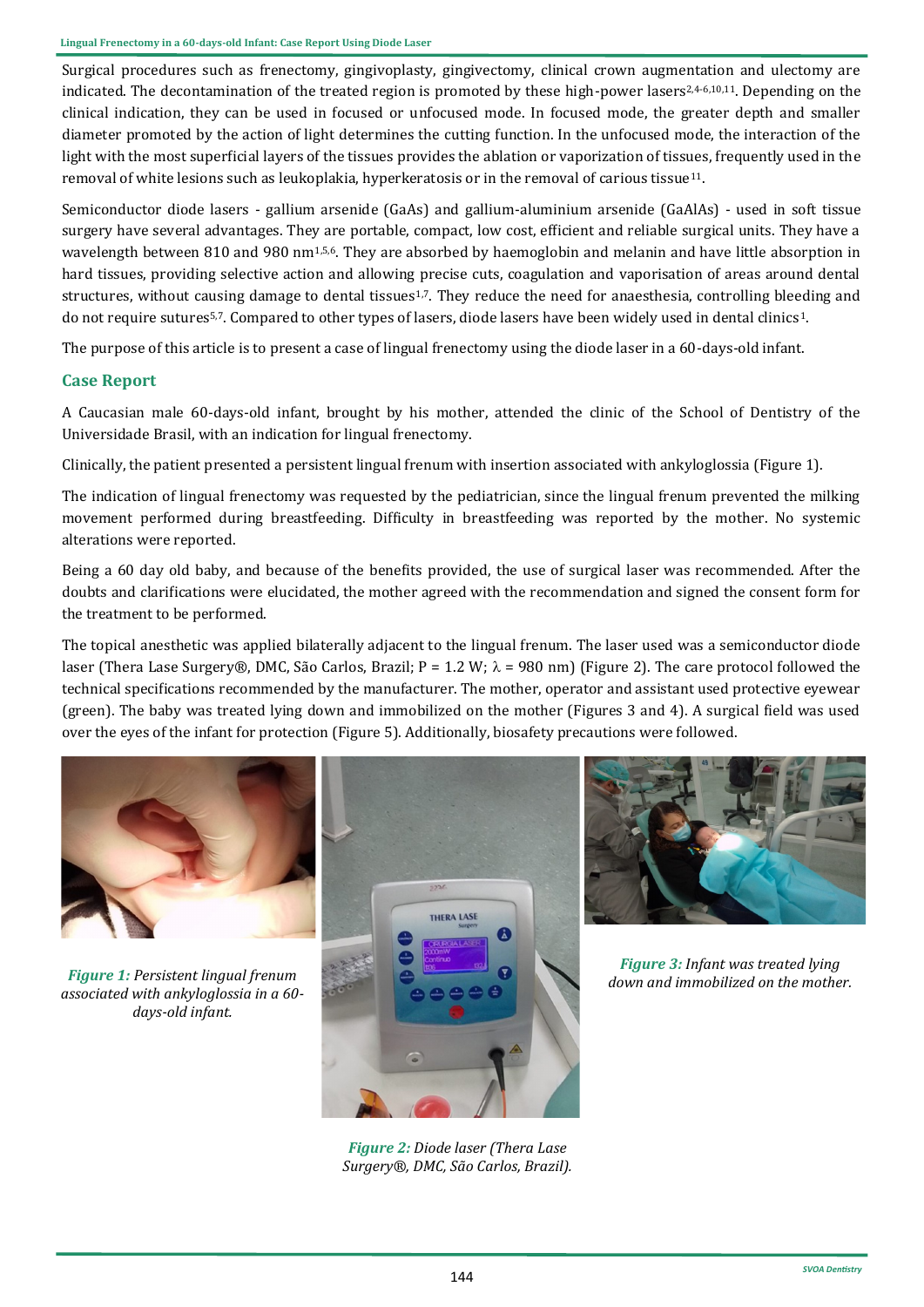

*Figure 4: Biosafety precautions inherent to the laser use were followed.*



*Figure 5: Surgical field was used over the eyes of the infant for protection.*

Controlled movements were performed adjacent to the lingual frenum on the oral floor (lingual belly). Immediately after removal of the lingual frenum, the greatest amplitude of lingual movement was observed (Figure 6). Analgesic was prescribed in the post-surgical period, if necessary.

After 30 days, repair of the region was observed, as well as a greater lingual movement. No complaints or complications were reported by the mother (Figure 7).



*Figure 6: Postoperative immediate after laser frenectomy: greatest amplitude of lingual movement was observed.*



*Figure 7: Postoperative (after 30 days): repair of the region and greater lingual movement were observed.*

# **Discussion**

The laser diode has been widely used in several surgeries. Clinical crown augmentation surgery; biopsies; frenectomy, gingivoplasty; ulectomy; implant reopening and access; incision for draining oral abscesses; and in decontamination of the periodontal pocket<sup>7,12,13,14</sup>.

The surgical laser presents the functions of cutting, vaporization, coagulation and sterilization of the surgical site. Compared to conventional techniques, it presents several advantages and benefits.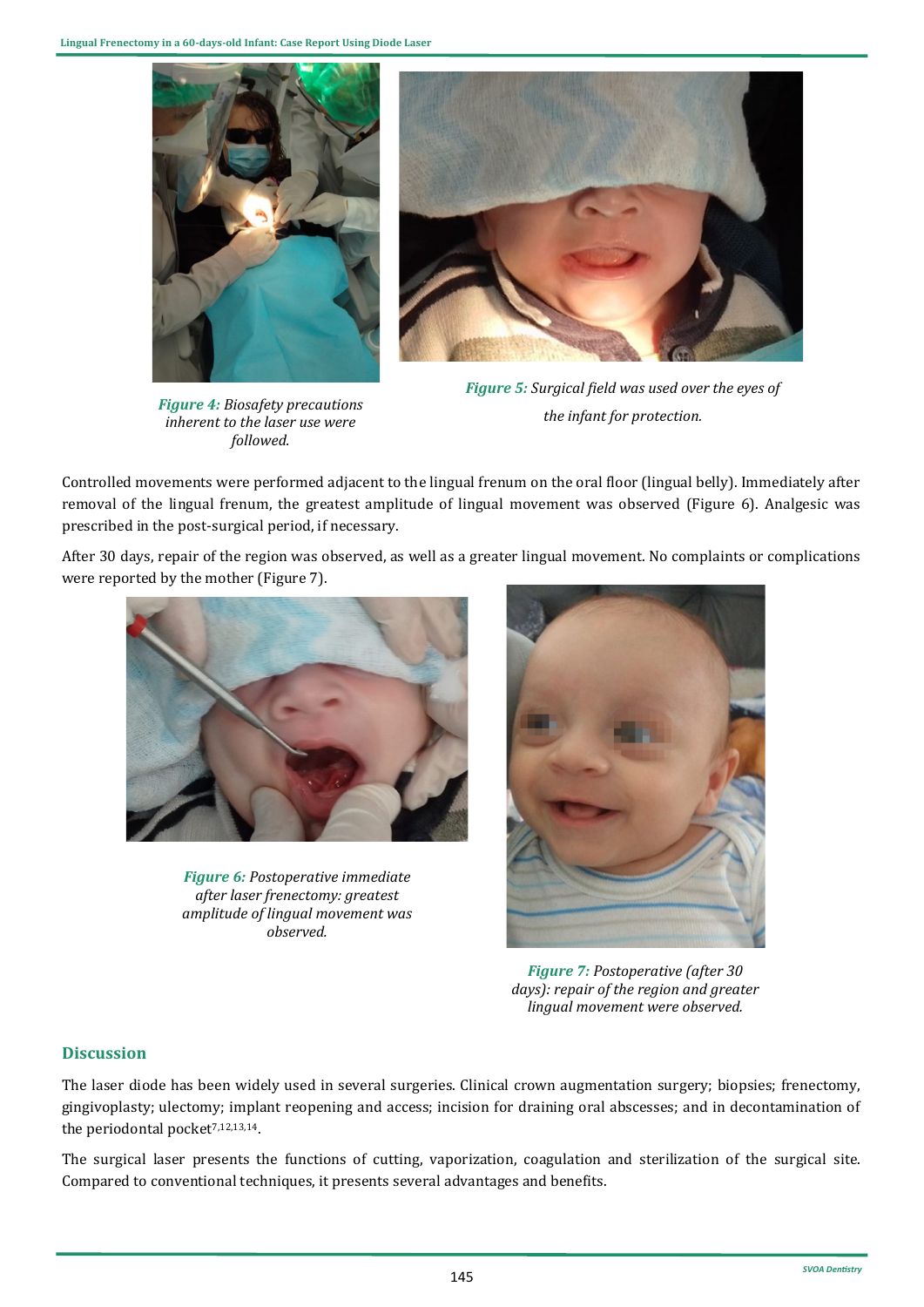Ease of use and reduction of surgical time are essential factors. Additionally, there is a reduction in local trauma; blockage of small blood vessels in the incision line and subsequent coagulation, favoring hemostasis; reduction of postsurgical symptomatology; reduction of anxiety before the apprehension of patients; promotion of local decontamination by the thermal effect; elimination of the need for sutures; reduction of trans- and post-surgical infections; reduction of the amount of local anesthesia and in some cases, the procedures can be performed with the use of topical anesthetic only5,9,14, as presented by us. A reduction in the need for anesthesia in 55% of soft tissue surgeries performed with highpower laser has been reported4-6,14.

Particularly in surgeries on infant patients, the use of surgical laser presented, besides the aforementioned benefits, the speed and efficacy, in the reduction of stress and trauma to the patient<sup>4-6,13,15</sup>.

Frenectomy performed with surgical laser has been widely reported. Post-surgical symptomatology reduction is widely observed, ranging from 68% to 100% of patients4,13,16.

An improvement in phonation (89%), solid alimentation (83%) and sleep (83%) was reported after the lingual frenectomy performed with a  $CO<sub>2</sub>$  laser in 37 children with a mean age of 4.2 years<sup>2</sup>. Additionally, other studies have related the performance of laser frenectomy with the improvement of obstructive sleep apnea syndrome<sup>3</sup> and the improvement of body posture, by temporomandibular dynamics and the anteroposterior flexion of the scapulas (shoulders) in the sagittal plane17.

After incision with the surgical laser, small-caliber blood and lymphatic vessels are sealed by the thermal effect, promoting the reduction or elimination of bleeding and subsequent postoperative edema. Histologically, carbonized epithelial and connective tissues can be observed, as well as occluded vessels. Subsequently, the repair process is initiated by the formation of a sero-fibrinous clot (rich in fibronectin) over the site. This clot helps to protect the wound against bacterial or mechanical frictional action. Clinically, between 48 and 72 hours after surgery, the superficial wound is hydrated by saliva, promoting its disintegration and subsequent formation of a new epithelized tissue14.

## **Conclusions**

The diode laser can be used as a satisfactory alternative for the execution of lingual frenectomy, particularly in infant patients, providing better trans- and post-surgical conditions. It is up to the dental surgeon, even without the indication of other health professionals, to track possible restrictions or limitations of tongue movements.

### **References**

[1. Lima SRSM, Baptista A, Kubo H, Shitsuka C, Pedron IG. Diode laser lingual frenectomy in pediatric dentistry: case](https://www.saods.us/pdf/SAODS-03-0181.pdf)  [report. SAODS 2021;4\(1\):29](https://www.saods.us/pdf/SAODS-03-0181.pdf)-33.

2. Baxter R, Merkel-[Walsh R, Baxter BS, Lashley A, Rendell NR. Functional improvements of speech, feeding, and sleep](https://pubmed.ncbi.nlm.nih.gov/32462918/)  after lingual frenectyomy tongue-[tie release: a prospective cohort study. Clin Pediatr \(Phila\) 2020;59\(9](https://pubmed.ncbi.nlm.nih.gov/32462918/)-10):885-892.

[3. Fioravanti M, Zara F, Vozza I, Polimeni A, Sfasciotti GL. The efficacy of lingual laser frenectomy in Pediatric OSAS: a](https://www.ncbi.nlm.nih.gov/pmc/articles/PMC8200995/)  randomized double-[blinded and controlled clinical study. Int J Environ Res Public Health 2021;18\(11\):6112.](https://www.ncbi.nlm.nih.gov/pmc/articles/PMC8200995/)

[4. Tancredi S, De Angelis P, Marra M, Lopez MA, Manicone PF, Passarelli PC, Romeo A, Grassi R, D](https://pubmed.ncbi.nlm.nih.gov/35052254/)'Addona A. Clinical comparison of diode laser assisted "v-shape frenectomy" [and conventional surgical method as treatment of](https://pubmed.ncbi.nlm.nih.gov/35052254/)  [ankyloglossia. Healthcare \(Basel\) 2022;10\(1\):89.](https://pubmed.ncbi.nlm.nih.gov/35052254/)

[5. Mazzoni A, Navarro RS, Fernandes KPS, Horliana ACRT, Mesquita](https://pubmed.ncbi.nlm.nih.gov/34848514/)-Ferrari RA, Motta PB, Silva T, Gomes AO, [Martimbianco ALC, Sobral APT, Santos EM, Motta LJ, Bussadori SK. BMJ Open 2021;11\(11\):e050733.](https://pubmed.ncbi.nlm.nih.gov/34848514/)

[6. Mezzapesa PP, Lepore G, Acella V, De Giglio N, Favia G. Clinical outcomes of diode laser treatment of ankyloglossia in](https://www.cureus.com/articles/28764-clinical-outcomes-of-diode-laser-treatment-of-ankyloglossia-in-children-and-young-adults-a-report-of-two-cases)  [children and Young adults: a reporto f two cases. Cureus 2020;12\(3\):e7367.](https://www.cureus.com/articles/28764-clinical-outcomes-of-diode-laser-treatment-of-ankyloglossia-in-children-and-young-adults-a-report-of-two-cases)

[7. Derikvand N, Chinipardaz Z, Ghasemi S, Chiniforush N. The Versatility of 980 nm diode laser in Dentistry: A case series.](https://www.ncbi.nlm.nih.gov/pmc/articles/PMC5262490/)  [J Lasers Med Sci 2016;7\(3\):205](https://www.ncbi.nlm.nih.gov/pmc/articles/PMC5262490/)-208.

[8. Komori S, Matsumoto K, Matsuo K, Suzuki H, Komori T. Clinical study of laser treatment for frenectomy of pediatric](https://pubmed.ncbi.nlm.nih.gov/29104388/)  [patients. Int J Clin Pediatr Dent 2017;10\(3\):272](https://pubmed.ncbi.nlm.nih.gov/29104388/)-277.

9. Kafas P, Stavrianos C, Jerjes W, Upile T, Vourvachis M, Theodoridis M, Stavrianou I. Upper-lip laser frenectomy without infiltrated anaesthesia in a paediatric patient: a case report. Cases J 2009;2:7138.

10. Garcez AS, Ribeiro MS Núñez SC. Laser de Baixa Potência - Princípios básicos e aplicações clínicas na Odontologia. Rio de Janeiro: Elsevier. 2012. 259p.